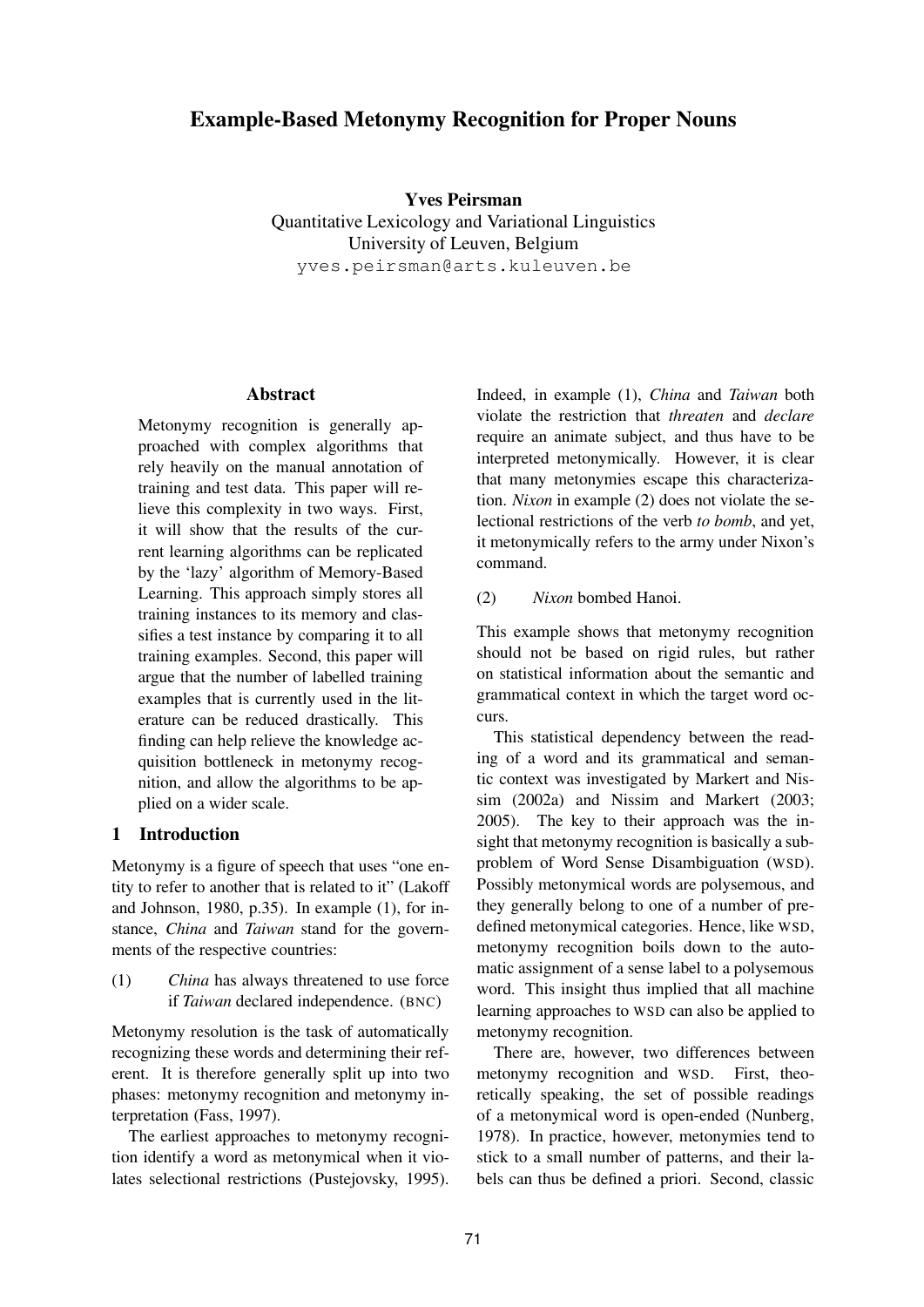WSD algorithms take training instances of one particular word as their input and then disambiguate test instances of the same word. By contrast, since all words of the same semantic class may undergo the same metonymical shifts, metonymy recognition systems can be built for an entire semantic class instead of one particular word (Markert and Nissim, 2002a).

To this goal, Markert and Nissim extracted from the BNC a corpus of possibly metonymical words from two categories: country names (Markert and Nissim, 2002b) and organization names (Nissim and Markert, 2005). All these words were annotated with a semantic label — either literal or the metonymical category they belonged to. For the country names, Markert and Nissim distinguished between place-for-people, place-for-event and place-for-product. For the organization names, the most frequent metonymies are organization-for-members and organization-for-product. In addition, Markert and Nissim used a label mixed for examples that had two readings, and othermet for examples that did not belong to any of the pre-defined metonymical patterns.

For both categories, the results were promising. The best algorithms returned an accuracy of 87% for the countries and of 76% for the organizations. Grammatical features, which gave the function of a possibly metonymical word and its head, proved indispensable for the accurate recognition of metonymies, but led to extremely low recall values, due to data sparseness. Therefore Nissim and Markert (2003) developed an algorithm that also relied on semantic information, and tested it on the mixed country data. This algorithm used Dekang Lin's (1998) thesaurus of semantically similar words in order to search the training data for instances whose head was similar, and not just identical, to the test instances. Nissim and Markert (2003) showed that a combination of semantic and grammatical information gave the most promising results (87%).

However, Nissim and Markert's (2003) approach has two major disadvantages. The first of these is its complexity: the best-performing algorithm requires smoothing, backing-off to grammatical roles, iterative searches through clusters of semantically similar words, etc. In section 2, I will therefore investigate if a metonymy recognition al-

gorithm needs to be that computationally demanding. In particular, I will try and replicate Nissim and Markert's results with the 'lazy' algorithm of Memory-Based Learning.

The second disadvantage of Nissim and Markert's (2003) algorithms is their supervised nature. Because they rely so heavily on the manual annotation of training and test data, an extension of the classifiers to more metonymical patterns is extremely problematic. Yet, such an extension is essential for many tasks throughout the field of Natural Language Processing, particularly Machine Translation. This knowledge acquisition bottleneck is a well-known problem in NLP, and many approaches have been developed to address it. One of these is active learning, or sample selection, a strategy that makes it possible to selectively annotate those examples that are most helpful to the classifier. It has previously been applied to NLP tasks such as parsing (Hwa, 2002; Osborne and Baldridge, 2004) and Word Sense Disambiguation (Fujii et al., 1998). In section 3, I will introduce active learning into the field of metonymy recognition.

## **2 Example-based metonymy recognition**

As I have argued, Nissim and Markert's (2003) approach to metonymy recognition is quite complex. I therefore wanted to see if this complexity can be dispensed with, and if it can be replaced with the much more simple algorithm of Memory-Based Learning. The advantages of Memory-Based Learning (MBL), which is implemented in the TiMBL classifier (Daelemans et al.,  $2004$ )<sup>1</sup>, are twofold. First, it is based on a plausible psychological hypothesis of human learning. It holds that people interpret new examples of a phenomenon by comparing them to "stored representations of earlier experiences" (Daelemans et al., 2004, p.19). This contrasts to many other classification algorithms, such as Naive Bayes, whose psychological validity is an object of heavy debate. Second, as a result of this learning hypothesis, an MBL classifier such as TiMBL eschews the formulation of complex rules or the computation of probabilities during its training phase. Instead it stores all training vectors to its memory, together with their labels. In the test phase, it computes the distance between the test vector and all these train-

<sup>&</sup>lt;sup>1</sup>This software package is freely available and can be downloaded from http://ilk.uvt.nl/software.html.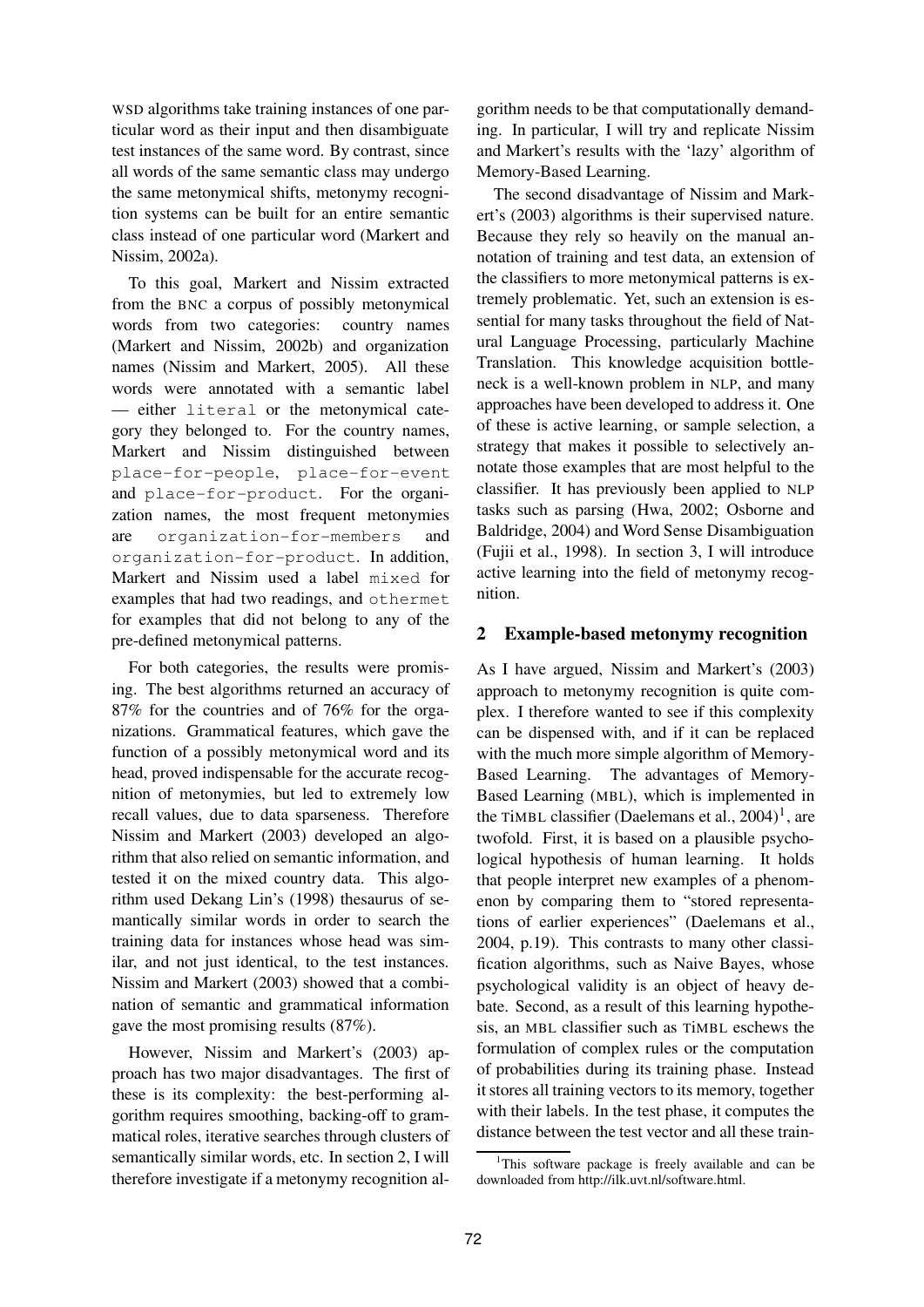ing vectors, and simply returns the most frequent label of the most similar training examples.

One of the most important challenges in Memory-Based Learning is adapting the algorithm to one's data. This includes finding a representative seed set as well as determining the right distance measures. For my purposes, however, TiMBL's default settings proved more than satisfactory. TiMBL implements the IB1 and IB2 algorithms that were presented in Aha et al. (1991), but adds a broad choice of distance measures. Its default implementation of the IB1 algorithm, which is called IB1-IG in full (Daelemans and Van den Bosch, 1992), proved most successful in my experiments. It computes the distance between two vectors  $X$  and  $Y$  by adding up the weighted distances  $\delta$  between their corresponding feature values  $x_i$  and  $y_i$ :

(3) 
$$
\Delta(X,Y) = \sum_{i=1}^{n} w_i \delta(x_i, y_i)
$$

The most important element in this equation is the weight that is given to each feature. In IB1-IG, features are weighted by their Gain Ratio (equation 4), the division of the feature's Information Gain by its split info. Information Gain, the numerator in equation (4), "measures how much information it [feature i] contributes to our knowledge of the correct class label [...] by computing the difference in uncertainty (i.e. entropy) between the situations without and with knowledge of the value of that feature" (Daelemans et al., 2004, p.20). In order not "to overestimate the relevance of features with large numbers of values" (Daelemans et al., 2004, p.21), this Information Gain is then divided by the *split info*, the entropy of the feature values (equation 5). In the following equations, C is the set of class labels,  $H(C)$  is the entropy of that set, and  $V_i$  is the set of values for feature i.

$$
(4) \t w_i = \frac{H(C) - \sum_{v \in V_i} P(v) \times H(C|v)}{si(i)}
$$

(5) 
$$
si(i) = -\sum_{v \in V_i} P(v)log_2 P(v)
$$

The IB<sub>2</sub> algorithm was developed alongside IB<sub>1</sub> in order to reduce storage requirements (Aha et al., 1991). It iteratively saves only those instances that are misclassified by IB1. This is because these

will likely lie close to the decision boundary, and hence, be most informative to the classifier. My experiments showed, however, that IB2's best performance lay more than 2% below that of IB1. It will therefore not be treated any further here.

## **2.1 Experiments with grammatical information only**

In order to see if Memory-Based Learning is able to replicate Nissim and Markert's (2003; 2005) results, I used their corpora for a number of experiments. These corpora consist of one set with about 1000 mixed country names, another with 1000 occurrences of *Hungary*, and a final set with about 1000 mixed organization names.<sup>2</sup> Evaluation was performed with ten-fold cross-validation.

The first round of experiments used only grammatical information. The experiments for the location data were similar to Nissim and Markert's (2003), and took the following features into account:

- the grammatical function of the word (subj, obj, iobj, pp, gen, premod, passive subj, other);
- its head;
- the presence of a second head;
- the second head (if present).

The experiments for the organization names used the same features as Nissim and Markert (2005):

- the grammatical function of the word;
- its head:
- its type of determiner (if present) (def, indef, bare, demonst, other);
- its grammatical number (sing, plural);
- its number of grammatical roles (if present).

The number of words in the organization name, which Nissim and Markert used as a sixth and final feature, led to slightly worse results in my experiments and was therefore dropped.

The results of these first experiments clearly beat the baselines of 79.7% (countries) and 63.4% (organizations). Moreover, despite its extremely

 $2$ This data is publicly available and can be downloaded from http://homepages.inf.ed.ac.uk/mnissim/mascara.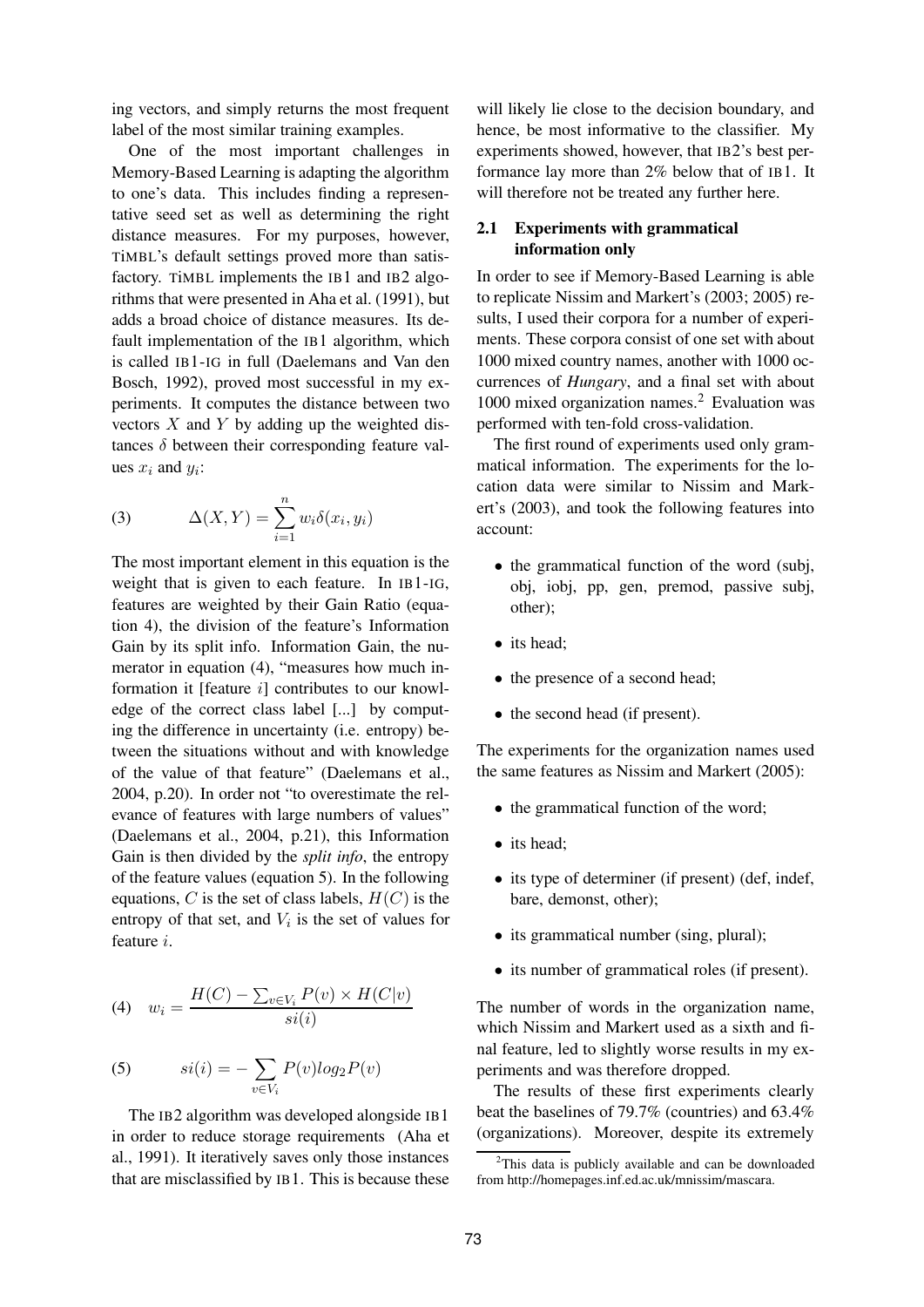|        | Acc |                                                   |  |
|--------|-----|---------------------------------------------------|--|
|        |     | TIMBL   $86.6\%$   $80.2\%$   $49.5\%$   $61.2\%$ |  |
| $N\&M$ |     | 87.0\%   81.4\%   51.0\%   62.7\%                 |  |

Table 1: Results for the mixed country data. TiMBL: my TiMBL results N&M: Nissim and Markert's (2003) results

simple learning phase, TiMBL is able to replicate the results from Nissim and Markert (2003; 2005). As table 1 shows, accuracy for the mixed country data is almost identical to Nissim and Markert's figure, and precision, recall and F-score for the metonymical class lie only slightly lower. $3$ TiMBL's results for the Hungary data were similar, and equally comparable to Markert and Nissim's (Katja Markert, personal communication). Note, moreover, that these results were reached with grammatical information only, whereas Nissim and Markert's (2003) algorithm relied on semantics as well.

Next, table 2 indicates that TiMBL's accuracy for the mixed organization data lies about 1.5% below Nissim and Markert's (2005) figure. This result should be treated with caution, however. First, Nissim and Markert's available organization data had not yet been annotated for grammatical features, and my annotation may slightly differ from theirs. Second, Nissim and Markert used several feature vectors for instances with more than one grammatical role and filtered all mixed instances from the training set. A test instance was treated as mixed only when its several feature vectors were classified differently. My experiments, in contrast, were similar to those for the location data, in that each instance corresponded to one vector. Hence, the slightly lower performance of TiMBL is probably due to differences between the two experiments.

These first experiments thus demonstrate that Memory-Based Learning can give state-of-the-art performance in metonymy recognition. In this respect, it is important to stress that the results for the country data were reached without any semantic information, whereas Nissim and Markert's (2003) algorithm used Dekang Lin's (1998) clusters of semantically similar words in order to deal with data sparseness. This fact, together

|        | Acc   |                                       |  |
|--------|-------|---------------------------------------|--|
| TİMBL  |       | 74.63\%   78.65\%   55.53\%   65.10\% |  |
| $N\&M$ | 76.0% |                                       |  |

Table 2: Results for the mixed organization data. TiMBL: my TiMBL results N&M: Nissim and Markert's (2005) results

with the psychological plausibility and the simple learning phase, adds to the attractivity of Memory-Based Learning.

## **2.2 Experiments with semantic and grammatical information**

It is still intuitively true, however, that the interpretation of a possibly metonymical word depends mainly on the semantics of its head. The question is if this information is still able to improve the classifier's performance. I therefore performed a second round of experiments with the location data, in which I also made use of semantic information. In this round, I extracted the hypernym synsets of the head's first sense from WordNet. WordNet's hierarchy of synsets makes it possible to quantify the semantic relatedness of two words: the more hypernyms two words share, the more closely related they are. I therefore used the ten highest hypernyms of the first head as features 5 to 14. For those heads with fewer than ten hypernyms, a copy of their lowest hypernym filled the 'empty' features. As a result, TiMBL would first look for training instances with ten identical hypernyms, then with nine, etc. It would thus compare the test example to the semantically most similar training examples.

However, TiMBL did not perform better with this semantic information. Although F-scores for the metonymical category went up slightly, the system's accuracy hardly changed. This result was not due to the automatic selection of the first (most frequent) WordNet sense. By manually disambiguating all the heads in the training and test set of the country data, I observed that this first sense was indeed often incorrect, but that choosing the correct sense did not lead to a more robust system. Clearly, the classifier did not benefit from Word-Net information as Nissim and Markert's (2003) did from Lin's (1998) thesaurus.

The learning curves for the country set allow us to compare the two types of feature vectors

<sup>&</sup>lt;sup>3</sup>Precision, recall and F-score are given for the metonymical class only, since this is the category that metonymy recognition is concerned with.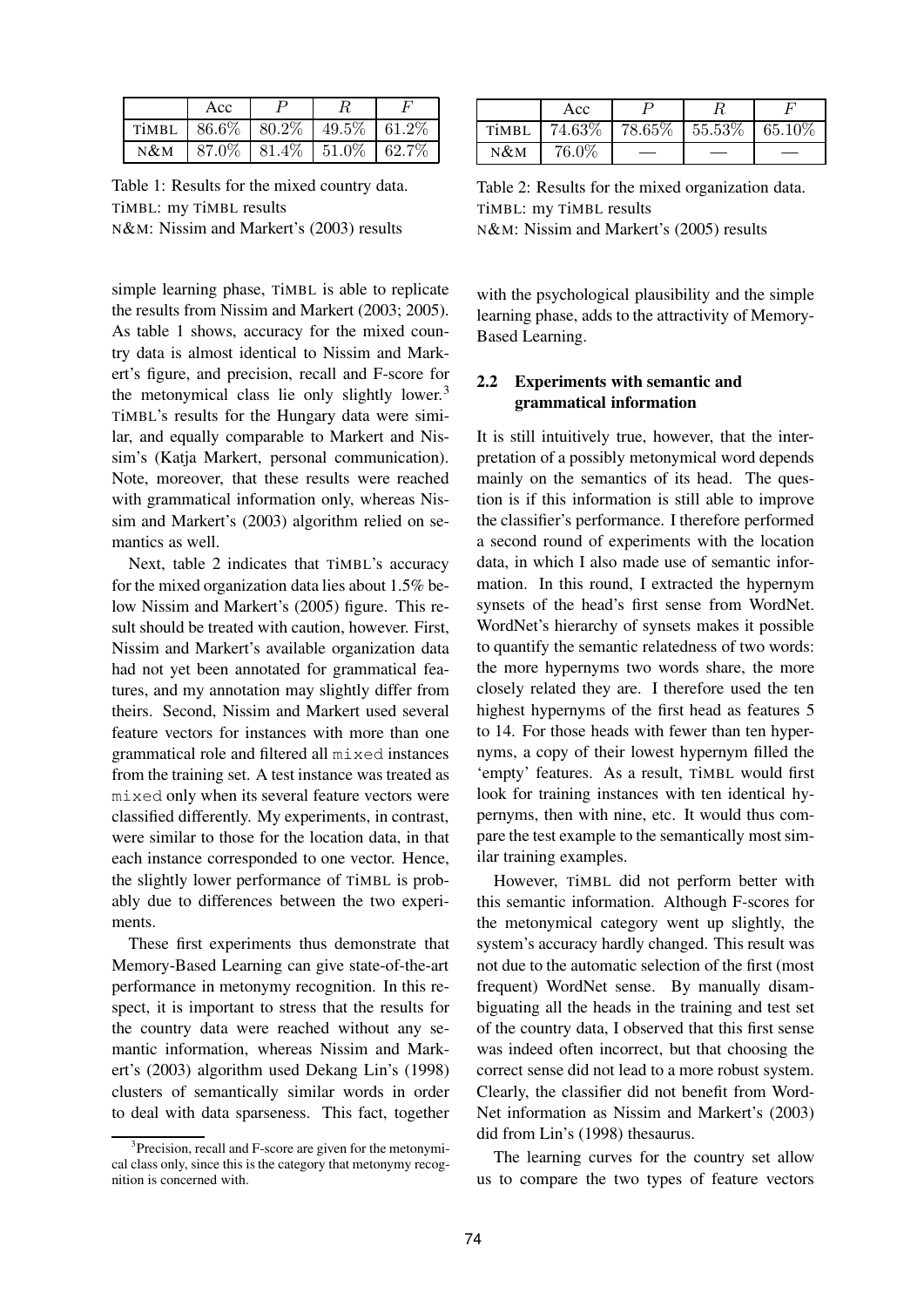

Figure 1: Accuracy learning curves for the mixed country data with and without semantic information.

in more detail. $4$  As figure 1 indicates, with respect to overall accuracy, semantic features have a negative influence: the learning curve with both features climbs much more slowly than that with only grammatical features. Hence, contrary to my expectations, grammatical features seem to allow a better generalization from a limited number of training instances. With respect to the F-score on the metonymical category in figure 2, the differences are much less outspoken. Both features give similar learning curves, but semantic features lead to a higher final F-score. In particular, the use of semantic features results in a lower precision figure, but a higher recall score. Semantic features thus cause the classifier to slightly overgeneralize from the metonymic training examples.

There are two possible reasons for this inability of semantic information to improve the classifier's performance. First, WordNet's synsets do not always map well to one of our semantic labels: many are rather broad and allow for several readings of the target word, while others are too specific to make generalization possible. Second, there is the predominance of prepositional phrases in our data. With their closed set of heads, the number of examples that benefits from semantic information about its head is actually rather small.

Nevertheless, my first round of experiments has indicated that Memory-Based Learning is a simple but robust approach to metonymy recognition. It is able to replace current approaches that need smoothing or iterative searches through a thesaurus, with a simple, distance-based algorithm.



Figure 2: F-score learning curves for the mixed country data with and without semantic information.

Moreover, in contrast to some other successful classifiers, it incorporates a plausible hypothesis of human learning.

## **3 Distance-based sample selection**

The previous section has shown that a simple algorithm that compares test examples to stored training instances is able to produce state-of-the-art results in the field of metonymy recognition. This leads to the question of how many examples we actually need to arrive at this performance. After all, the supervised approach that we explored requires the careful manual annotation of a large number of training instances. This knowledge acquisition bottleneck compromises the extrapolation of this approach to a large number of semantic classes and metonymical patterns. This section will therefore investigate if it is possible to automatically choose informative examples, so that annotation effort can be reduced drastically.

For this round of experiments, two small changes were made. First, since we are focusing on metonymy *recognition*, I replaced all specific metonymical labels with the label met, so that only three labels remain: lit, met and mixed. Second, whereas the results in the previous section were obtained with ten-fold cross-validation, I ran these experiments with a training and a test set. On each run, I used a random 60% of the data for training; 40% was set aside for testing. All curves give the average of twenty test runs that use grammatical information only.

In general, sample selection proceeds on the basis of the confidence that the classifier has in its classification. Commonly used metrics are the probability of the most likely label, or the entropy

<sup>&</sup>lt;sup>4</sup>These curves were obtained by averaging the results of 10 experiments. They show performance on a test set of 40% of the data, with the other 60% as training data.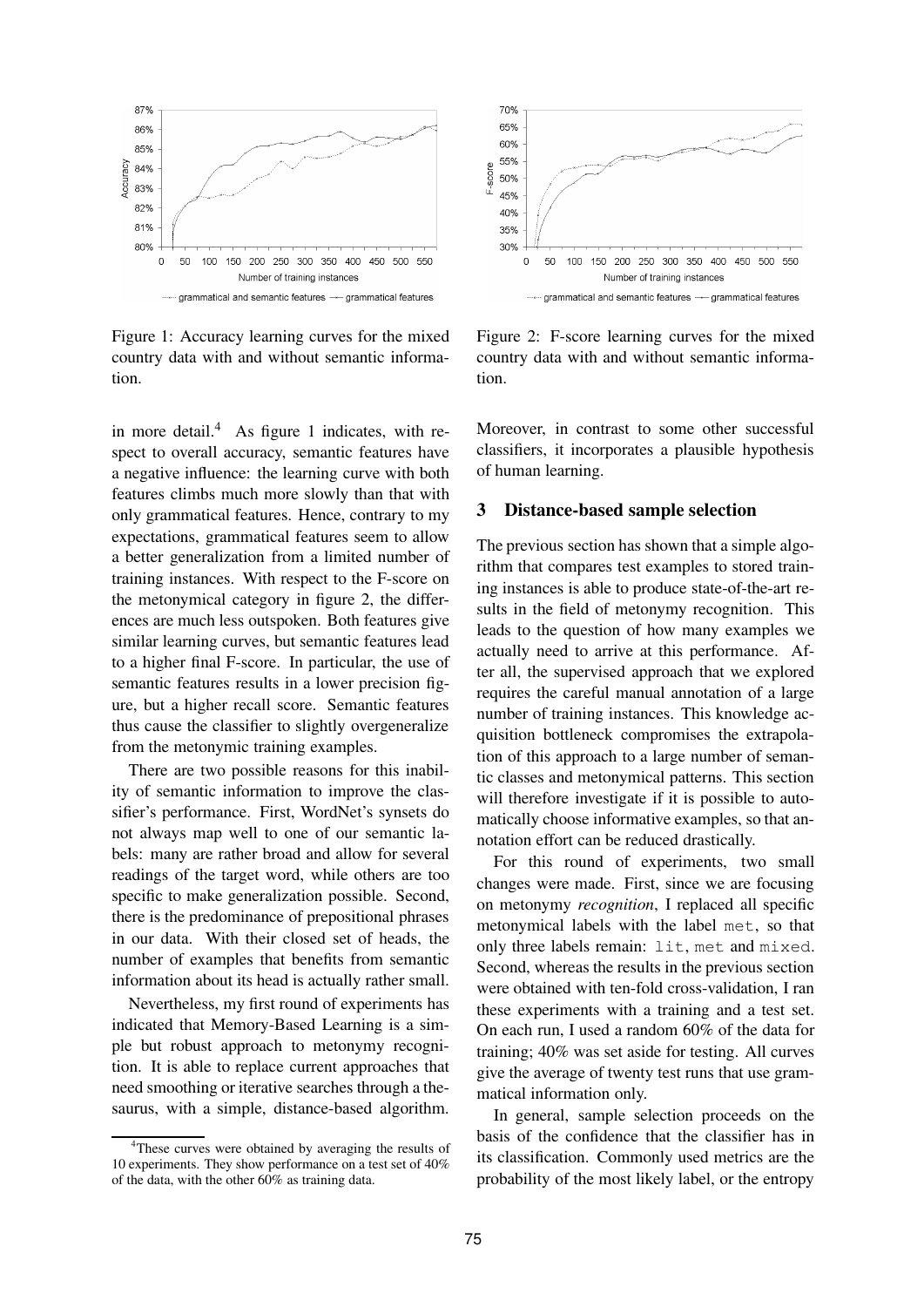

Figure 3: Accuracy learning curves for the country data with random and maximum-distance selection of training examples.

over all possible labels. The algorithm then picks those instances with the lowest confidence, since these will contain valuable information about the training set (and hopefully also the test set) that is still unknown to the system.

One problem with Memory-Based Learning algorithms is that they do not directly output probabilities. Since they are example-based, they can only give the distances between the unlabelled instance and all labelled training instances. Nevertheless, these distances can be used as a measure of certainty, too: we can assume that the system is most certain about the classification of test instances that lie very close to one or more of its training instances, and less certain about those that are further away. Therefore the selection function that minimizes the probability of the most likely label can intuitively be replaced by one that maximizes the distance from the labelled training instances.

However, figure 3 shows that for the mixed country instances, this function is not an option. Both learning curves give the results of an algorithm that starts with fifty random instances, and then iteratively adds ten new training instances to this initial seed set. The algorithm behind the solid curve chooses these instances randomly, whereas the one behind the dotted line selects those that are most distant from the labelled training examples. In the first half of the learning process, both functions are equally successful; in the second the distance-based function performs better, but only slightly so.

There are two reasons for this bad initial performance of the active learning function. First, it is not able to distinguish between *informative* and



Figure 4: Accuracy learning curves for the country data with random and maximum/minimumdistance selection of training examples.

*unusual* training instances. This is because a large distance from the seed set simply means that the particular instance's feature values are relatively unknown. This does not necessarily imply that the instance is informative to the classifier, however. After all, it may be so unusual and so badly representative of the training (and test) set that the algorithm had better exclude it — something that is impossible on the basis of distances only. This bias towards outliers is a well-known disadvantage of many simple active learning algorithms. A second type of bias is due to the fact that the data has been annotated with a few features only. More particularly, the present algorithm will keep adding instances whose head is not yet represented in the training set. This entails that it will put off adding instances whose function is pp, simply because other functions (subj, gen, ...) have a wider variety in heads. Again, the result is a labelled set that is not very representative of the entire training set.

There are, however, a few easy ways to increase the number of prototypical examples in the training set. In a second run of experiments, I used an active learning function that added not only those instances that were most distant from the labelled training set, but also those that were closest to it. After a few test runs, I decided to add six distant and four close instances on each iteration. Figure 4 shows that such a function is indeed fairly successful. Because it builds a labelled training set that is more representative of the test set, this algorithm clearly reduces the number of annotated instances that is needed to reach a given performance.

Despite its success, this function is obviously not yet a sophisticated way of selecting good train-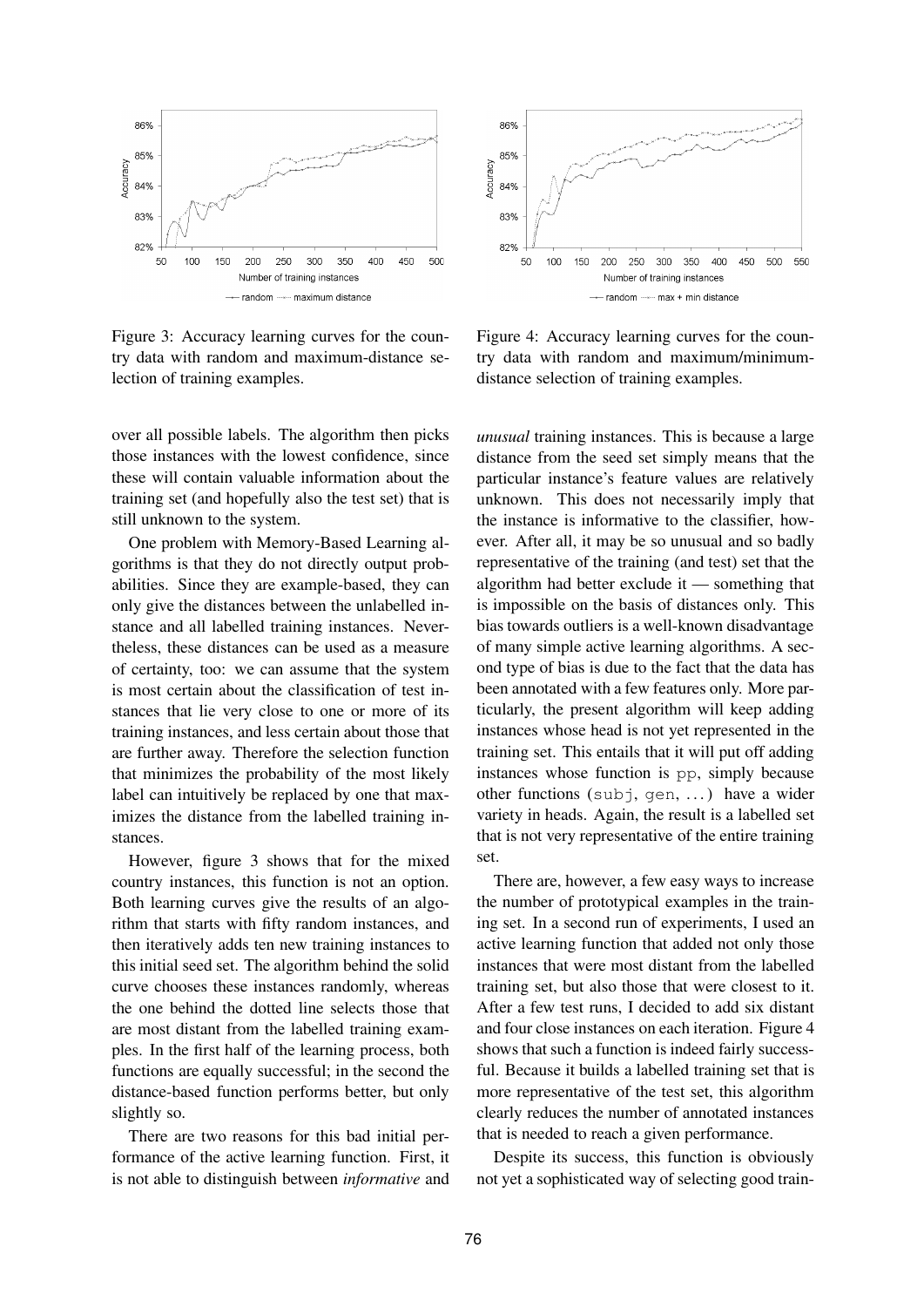

Figure 5: Accuracy learning curves for the organization data with random and distance-based (AL) selection of training examples with a random seed set.

ing examples. The selection of the initial seed set in particular can be improved upon: ideally, this seed set should take into account the overall distribution of the training examples. Currently, the seeds are chosen randomly. This flaw in the algorithm becomes clear if it is applied to another data set: figure 5 shows that it does not outperform random selection on the organization data, for instance.

As I suggested, the selection of prototypical or representative instances as seeds can be used to make the present algorithm more robust. Again, it is possible to use distance measures to do this: before the selection of seed instances, the algorithm can calculate for each unlabelled instance its distance from each of the other unlabelled instances. In this way, it can build a prototypical seed set by selecting those instances with the smallest distance on average. Figure 6 indicates that such an algorithm indeed outperforms random sample selection on the mixed organization data. For the calculation of the initial distances, each feature received the same weight. The algorithm then selected 50 random samples from the 'most prototypical' half of the training set.<sup>5</sup> The other settings were the same as above.

With the present small number of features, however, such a prototypical seed set is not yet always as advantageous as it could be. A few experiments indicated that it did not lead to better performance on the mixed country data, for instance. However, as soon as a wider variety of features is taken into account (as with the organization data), the advan-



Figure 6: Accuracy learning curves for the organization data with random and distance-based (AL) selection of training examples with a prototypical seed set.

tages of a prototypical seed set will definitely become more obvious.

In conclusion, it has become clear that a careful selection of training instances may considerably reduce annotation effort in metonymy recognition. Functions that construct a prototypical seed set and then use MBL's distance measures to select informative as well as typical samples are extremely promising in this respect and can already considerably reduce annotation effort. In order to reach an accuracy of 85% on the country data, for instance, the active learning algorithm above needs 44% fewer training instances than its random competitor (on average). On the organisation data, reduction is typically around 30%. These relatively simple algorithms thus constitute a good basis for the future development of robust active learning techniques for metonymy recognition. I believe in particular that research in this field should go hand in hand with an investigation of new informative features, since the present, limited feature set does not yet allow us to measure the classifier's confidence reliably.

#### **4 Conclusions and future work**

In this paper I have explored an example-based approach to metonymy recognition. Memory-Based Learning does away with the complexity of current supervised metonymy recognition algorithms. Even without semantic information, it is able to give state-of-the-art results similar to those in the literature. Moreover, not only is the complexity of current learning algorithms unnecessary; the number of labelled training instances can be reduced drastically, too. I have argued that selective sam-

 $5$ Of course, the random algorithm in fi gure 6 still randomly selected its seeds from the *entire* training set.